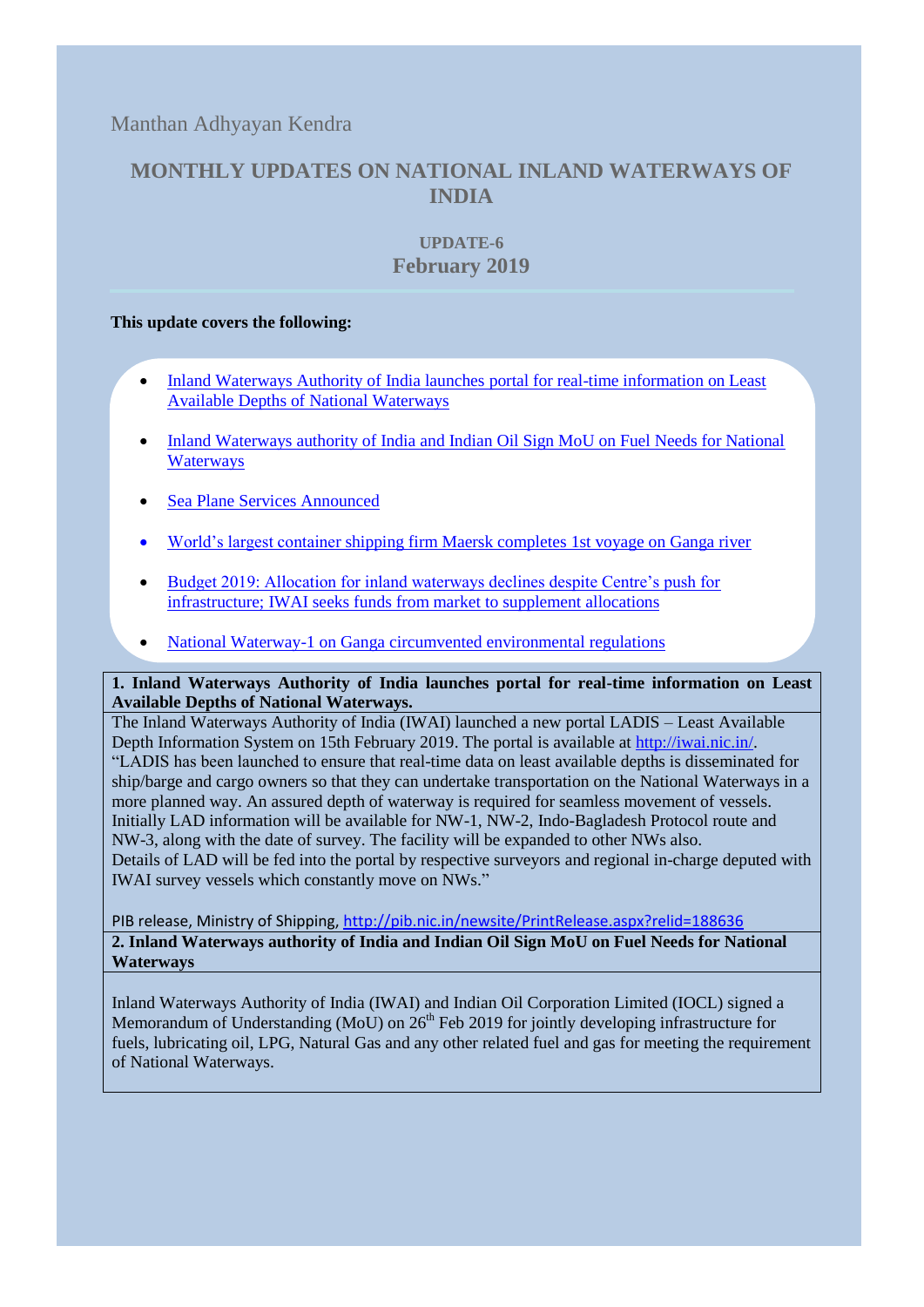

The MoU will provide for an understanding over general modalities of mutual cooperation leading to addressing futuristic demand of any form of energy for Inland Waterways and associated services. It also covers development of infrastructure for receipt, storage, dispensing and supply of fuels, lubricating oils, Liquefied

**1 Officials from IWAI and IOCL during the MoU signing. Source: [IWAI](https://www.facebook.com/239604849793692/photos/pcb.620072655080241/620072588413581/?type=3&theater)**

Petroleum Gas (LPG) (for domestic & commercial use), Natural Gas (NG) and any other related fuel and gas. In addition to this the MoU will also cover infrastructure development for setting up Consumer Pump (for supplying fuels to vehicles, locomotives, machinery & equipments etc.) and Retail Outlets (for fuel & gas) at Terminals/ Multimodal terminals. This will further lead to development of business activities along the National Waterways.

IWAI and IOCL have agreed to conduct techno-economic feasibility studies for preparation of detailed land requirement, storage facilities and other supporting infrastructure with details of the cost. These studies will be based on the traffic potential, proximity to the local industries and waterways and its connectivity to rail heads.

PIB release, Ministry of Shipping, <http://pib.nic.in/PressReleaseIframePage.aspx?PRID=1566378>

#### <span id="page-1-0"></span>**3. Sea Plane Services Announced**

"Under the Regional Connectivity Scheme (RCS) UDAN version 3.0 of Ministry of Civil Aviation, the routes connecting the following six water aerodrome sites have been awarded to start seaplane and helicopter services:-

- i. Guwahati River Front
- ii. Nagarjuna Sagar
- iii. Sabarmati River Front
- iv. Shatrunjay Dam
- v. Statue of Unity (Sardar Sarovar Dam)
- vi. Umrangso Reservoir

So far there is no proposal to start seaplane and helicopter operations on 1680 km. length of Ganga river for passenger transport."

PIB release, Ministry of Shipping, <http://pib.nic.in/newsite/PrintRelease.aspx?relid=188207>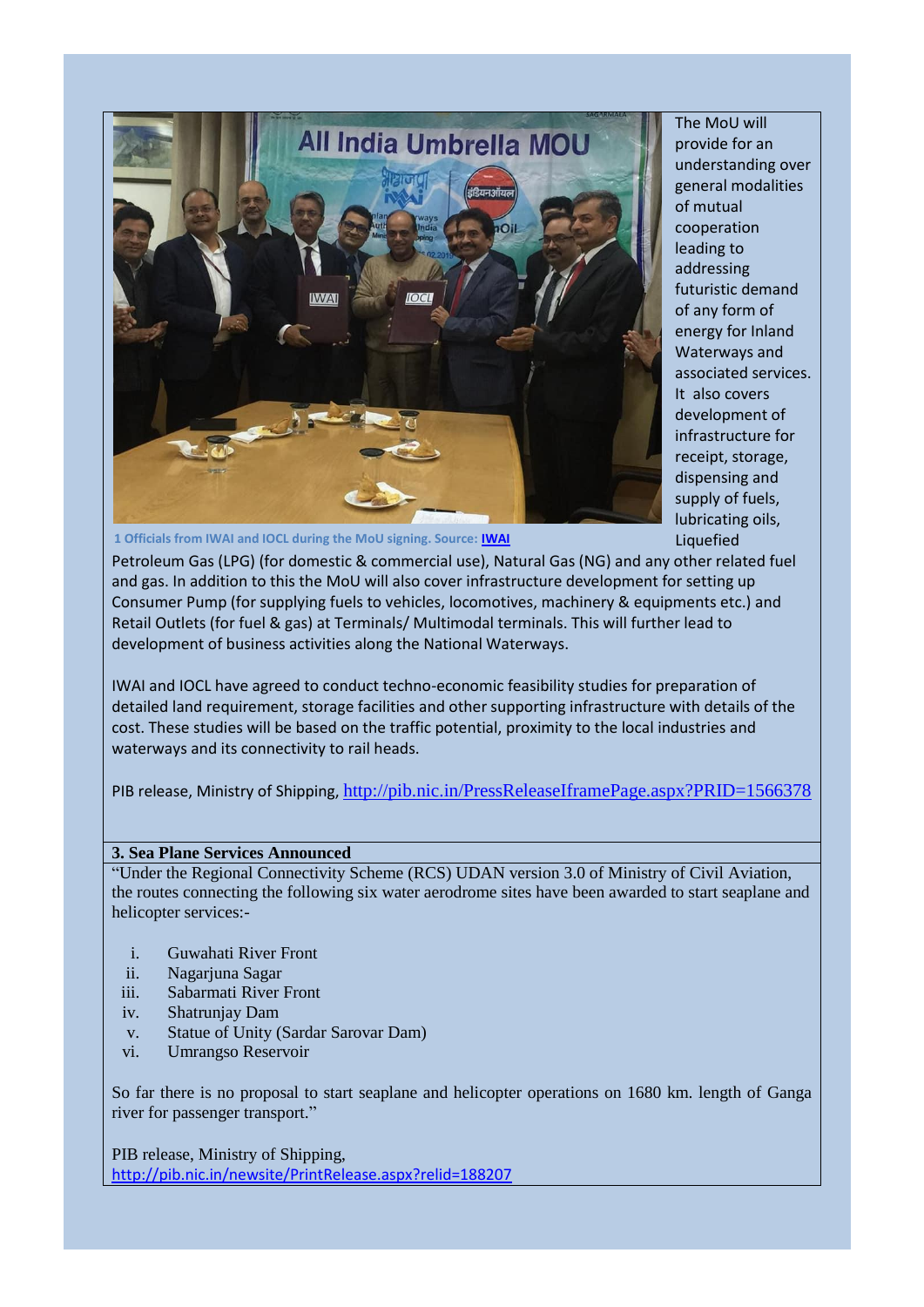## <span id="page-2-0"></span>**4. World's largest container shipping firm Maersk completes 1st voyage on Ganga river**

The World's largest container shipping company Maersk Line moved 16 containers on river Ganga (National Waterway-1) from Varanasi to Kolkata on  $12<sup>th</sup>$  February 2019. The firm is onboard India's inland waterways for the first time.



Maersk moving containers on river Ganga follows similar movements already done by firms like PepsiCo, Emami Agrotech, IFFCO Fertilizers, Dabur India. With Maersk on board, the cargo from the hinterland will move directly to and from Bangladesh and rest of the world through Bay of Bengal.

**2 Maserk containers on NW-1. Source: [Financial Express](https://www.financialexpress.com/infrastructure/boost-for-inland-waterways-worlds-largest-container-shipping-firm-maersk-completes-1st-voyage-on-ganga-river/1499858/)**

PIB release, Ministry of Shipping <http://pib.nic.in/newsite/PrintRelease.aspx?relid=188352>

<span id="page-2-1"></span>**5. Budget 2019: Allocation for inland waterways declines despite Centre's push for infrastructure; IWAI seeks funds from market to supplement allocations** 

"Despite the government stressing on enhancing inland waterways over the next 10 years, allocation for the same was reduced by 15.05 percent in the 2019 Interim Budget.

Funds allocated for inland waterways was at Rs 891.13 crore (revised estimate) in 2018-19, which has been reduced to Rs 757 crore for 2019-20. Budget 2019-20 was also silent on any capital investment in IWAI.

While overall allocation of funds for the Shipping Ministry dipped by two percent, from Rs 1,938.76 crore to Rs 1,902. 56 crore, allocation under Sagarmala, the government's flagship port led development programme witnessed a rise in allocation from Rs 381.08 crore to Rs 550 crore. Further, over 400 projects will be implemented under Sagarmala between 2015 and 2035. According to government data, 415 projects will be undertaken out of which 189 will be for port modernisation, 170 for connectivity enhancement, 33 for port-linked industrialisation and 23 will be for coastal community development."

[https://www.moneycontrol.com/news/business/economy/budget-2019-allocation-for-inland](https://www.moneycontrol.com/news/business/economy/budget-2019-allocation-for-inland-waterways-declines-despite-centres-push-for-infrastructure-3474171.html)[waterways-declines-despite-centres-push-for-infrastructure-3474171.html](https://www.moneycontrol.com/news/business/economy/budget-2019-allocation-for-inland-waterways-declines-despite-centres-push-for-infrastructure-3474171.html)

"The Inland Waterways Authority of India (IWAI) has sent a proposal to the finance ministry to be allowed to raise at least Rs 1,000 crore via market to finance waterways' projects. Officials said that projects under inland waterways will peak in two-three years, thus, while the Authority will manage project financing with the allocation this year, it will require more funds from next year onwards.

He said that IWAI will need huge sums of money by 2020-21 owing to various works being undertaken across National Waterways 2, 4 and 16. NW 2 and 16 are in the north-eastern state of Assam. While NW2 is from Dhubri to Sadiya across Brahmaputra, NW 16 is across Barak river. Their length is 891 km and 121 km respectively. NW4 is spanned across three states of Tamil Nadu, Andhra Pradesh and Telangana. The length is 1,095 km."